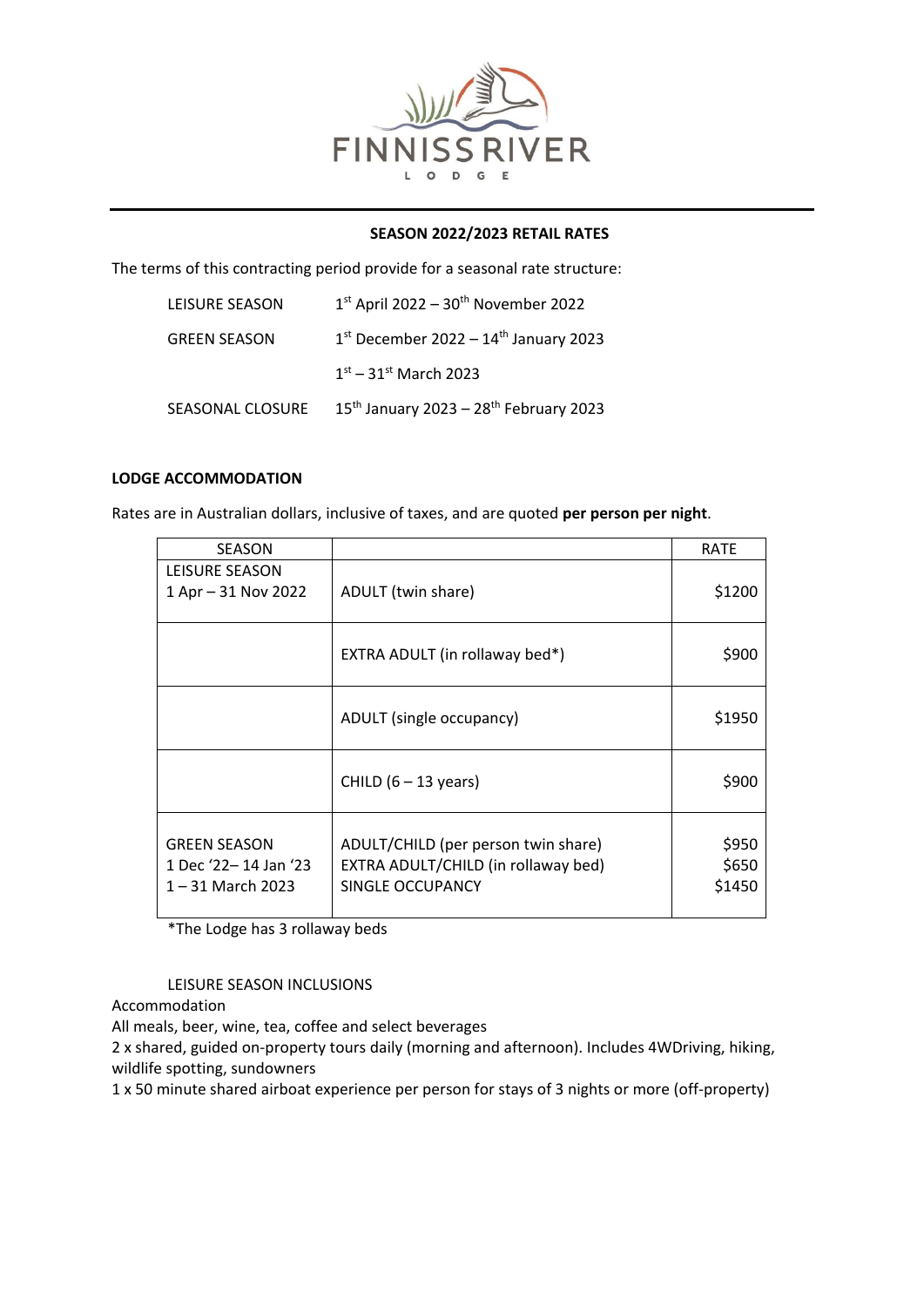

## GREEN SEASON INCLUSIONS

Accommodation All meals, beer, wine, tea, coffee and select beverages Transfers to and from boat ramp/boat launch point

# EXCLUSIONS

Flights and transfers from Darwin (see below) Optional extra activities (see below) Scenic heli flights (see below) Items of a personal nature

## **PILOT/GUIDE ACCOMMODATION**

| <b>SEASON</b>                                                      |                                                                                | <b>RATE</b> |
|--------------------------------------------------------------------|--------------------------------------------------------------------------------|-------------|
| LEISURE SEASON<br>1 Apr - 31 Nov 2022                              | PILOT/GUIDE (in Lodge room - does not<br>include alcoholic beverages)          | \$1650      |
|                                                                    | PILOT/GUIDE (in staff accommodation - does<br>not include alcoholic beverages) | \$600       |
| <b>GREEN SEASON</b><br>1 Dec '22-14 Jan '23<br>$1 - 31$ March 2023 | PILOT/GUIDE (in Lodge room - does not<br>include alcoholic beverages)          | \$1150      |
|                                                                    | PILOT/GUIDE (in staff accommodation - does<br>not include alcoholic beverages) | S600        |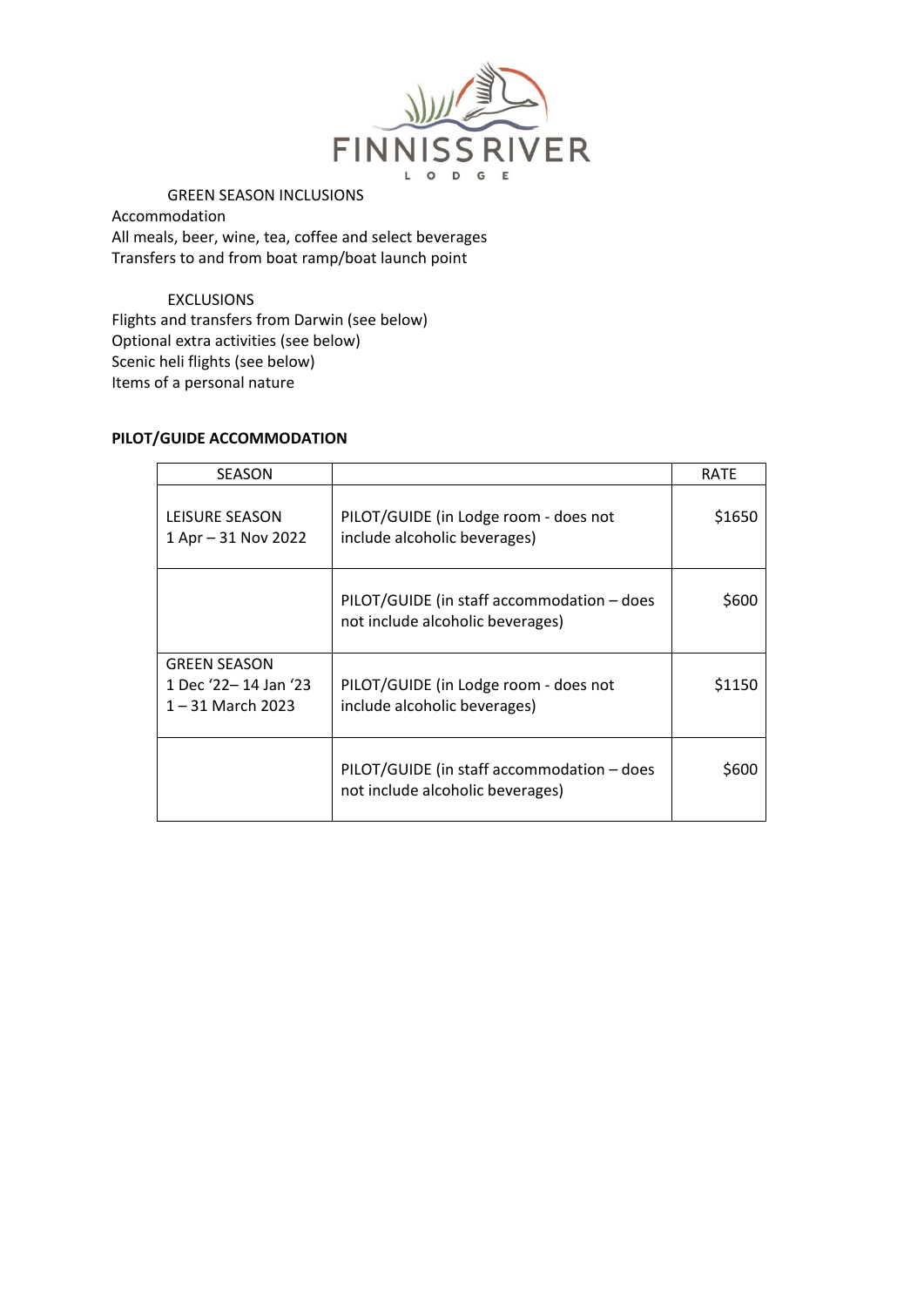

## **BOOKING TERMS & CONDITIONS**

## **DEFINITIONS**

'Client' means the person or company making a reservation or booking with FRL, and if there are more than one persons or companies making the booking, these Booking Conditions bind them jointly and severally.

'Booking Conditions' means these booking Terms and Conditions.

'FRL' means Finniss River Lodge ACN 648 222 119 'Supplier' means service providers engaged by FRL to provide certain tours or services

## **PAYMENT TERMS**

A 30% deposit is required within 7 days of making a booking. Full payment must be made 45 days prior to Clients' arrival. For bookings made within 30 days, payment must be made within 48 hours.

A binding contract is only formed when FRL confirms receipt of the deposit.

## **GST AND TAXES**

All rates are subject to increases in the event of tax alterations imposed by the Federal or State governments or other third party Suppliers (e.g., fuel costs).

## **CANCELLATION POLICY**

All cancellations must be provided in writing to FRL. As a small property our business depends on maximising occupancy, and cancellations often result in empty rooms. The following cancellation penalties apply:

61 days or more prior to arrival - the full deposit (or all funds) will be refunded. 60 and 46 days prior to arrival - the full deposit (30%, or 35% for exclusive use) will be retained

45 days or less prior to arrival - all monies will be forfeited

In addition, the Client will be required to pay any cancellation fees imposed by third party Suppliers on FRL, which are in addition to the cancellation fees detailed in this clause and are not covered by the cancellation fees detailed in this clause.

## **NO SHOW POLICY**

No shows, or premature departures will incur 100% cancellation fees, as will unused services or unused nights due to flight/weather disruptions.

#### **WEATHER**

FRL will not be liable for any loss of enjoyment, financial loss, damage, cost or expense (including without limitation any property damage or personal injury) suffered by the Client resulting from adverse weather conditions or other circumstances outside FRL's influence.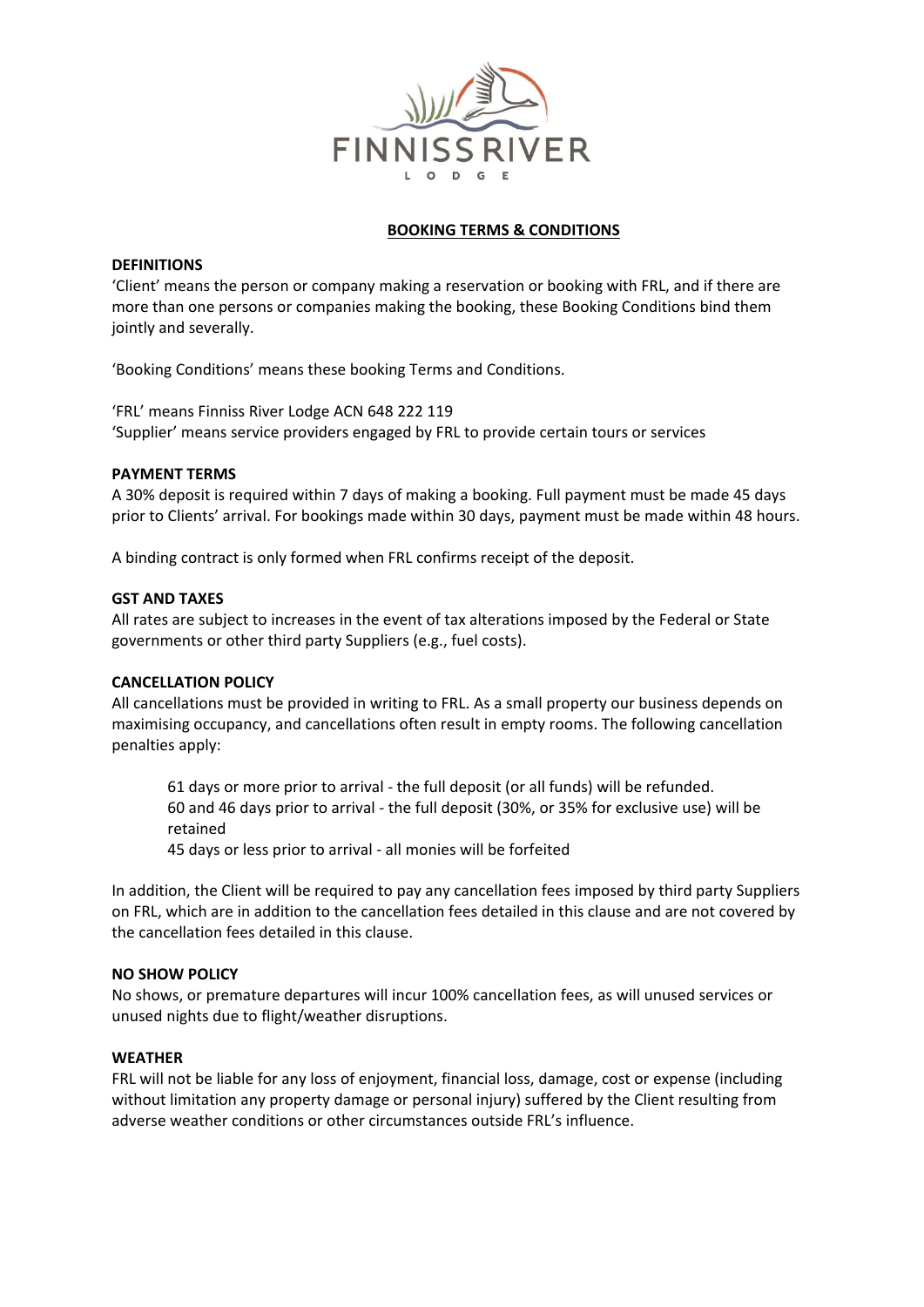

## **MEDICAL CONDITIONS**

It is the Client's sole responsibility to take all appropriate medical advice prior to departure as to whether the Client is fit enough to undertake the trip and as to the vaccines, medications and other precautions appropriate to the trip.

The Client acknowledges that medical services and facilities may not be readily available during the trip, and that no medically qualified personnel will accompany the trip.

Clients must inform FRL at the time of making a reservation (or any stage thereafter should the client become aware of a medical condition) of any medical conditions, which may affect the Client's ability to participate in the trip.

The Client acknowledges and agrees that FRL and its Suppliers may in their sole discretion exclude the Client from the trip or any activity if FRL or a Supplier considers that the Client is unable to safely participate in the tour or activity as a result of a medical condition.

## **TRAVEL DOCUMENTS & VACCINATIONS**

It is the Client's responsibility to ensure that all passports, visas, travel permits, health certificates, or other documentation required for the trip are obtained, and are in order, and that all required vaccinations have been obtained. It is the Client's responsibility to meet any additional costs incurred either by the Client or by FRL on the Client's behalf, as a result of any failure to comply with these requirements. FRL is not liable for any loss or costs incurred due to the Client's failure to comply with this requirement.

#### **TRAVEL INSURANCE**

FRL strongly recommends that Clients have comprehensive travel insurance. Insurance should cover, but not be limited to, cancellation fees and loss of deposit or balance payment, damage to and loss of baggage and money, medical and hospitalisation expenses, repatriation or curtailment expenses due to illness, the need to return home because of an unexpected death or illness in the immediate family, evacuation expenses and accidental death or disability.

It is the Client's sole responsibility to obtain the appropriate insurance cover.

FRL is not liable for any loss or costs incurred due to the Client's failure to obtain adequate travel insurance, and the Client understands and accepts FRL's full cancellation fees under these Booking Conditions.

#### **COVID-19 POLICY**

Should COVID-19 prohibit Clients from travelling within 30 days of arrival because of Government imposed border closures, certified COVID illness or certified exposure to COVID, FRL will reschedule the visit to new dates (subject to availability and price increases), or provide a full refund less an administration fee of \$100 per person. Third party Supplier COVID-19 cancellation penalties may apply and will be passed on to FRL Clients.

Clients who have booked via a trade partner are advised to contact their booking provider for further information on the terms of their booking.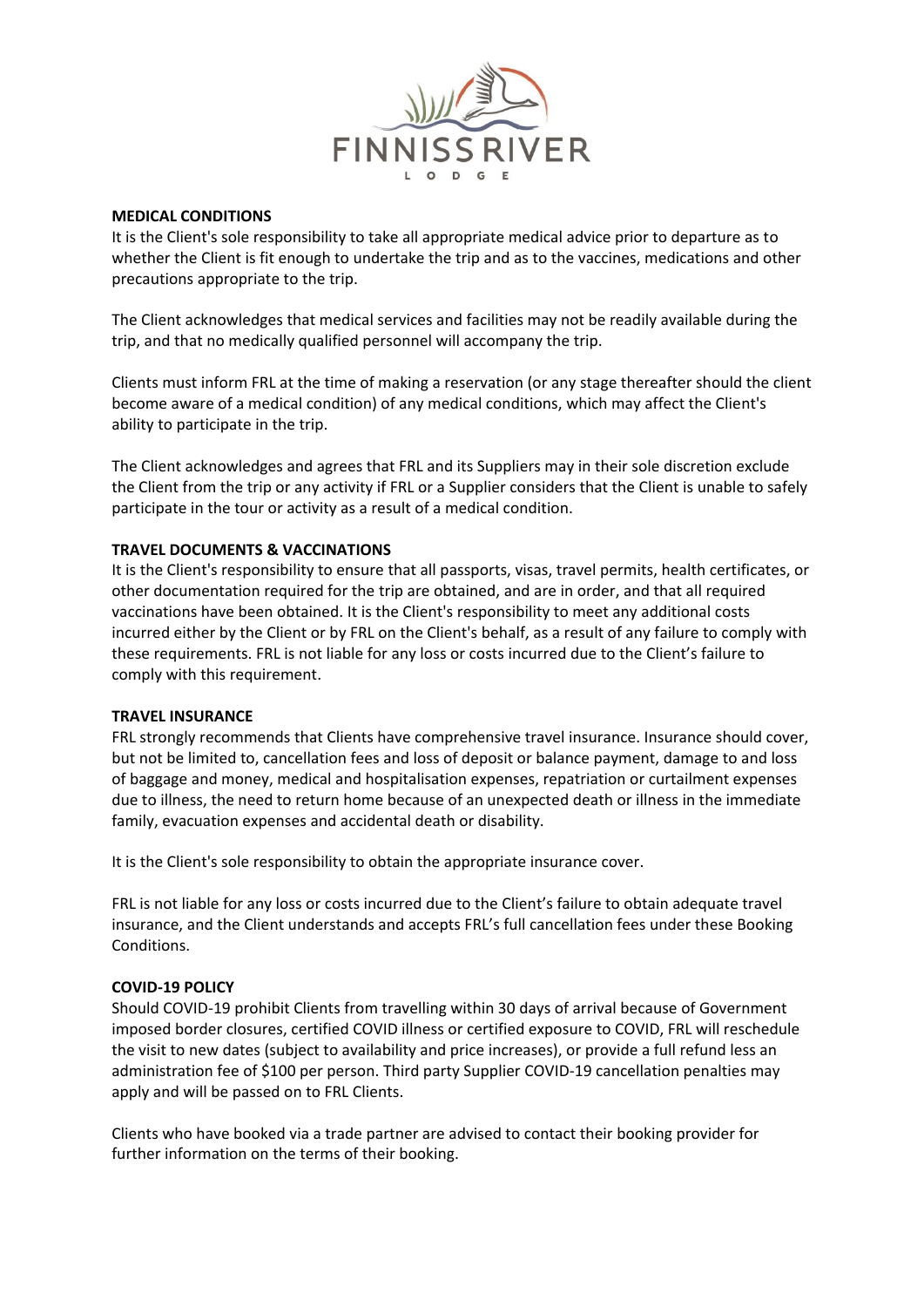

# **MINIMUM STAY**

Two nights

# **EXCLUSIVE USE (5 – 6 ROOMS)**

An exclusive booking is defined as booking 5 or 6 rooms at FRL. If Clients are using 5 rooms, they are obligated to pay for 6.

A 35% deposit is required within 7 days of making an exclusive booking. Full payment must be made 45 days prior to Clients' arrival. For bookings made within 45 days, payment must be made within 48 hours.

A binding contract is only formed when FRL confirms receipt of the deposit.

# **TOUR SERIES**

Tour series bookings are subject to the same Terms and Conditions as an exclusive use booking.

# **CHILD POLICY**

FRL welcomes children 6 years of age and over. When confirming at stay at FRL, parents/guardians accept all responsibilities for their child(ren).

An exclusive booking may include younger children by negotiation.

Child age is 6 – 13 years. Children 14 years and over are considered an adult.

## **SPECIAL DIETARY REQUIREMENTS**

As FRL is a remote destination, it is essential to advise any special dietary requirements at the time of booking. FRL will make every effort to tailor menus accordingly.

## **COMMUNICATIONS**

WiFi is available throughout the Lodge. Mobile phone reception is also available at the Lodge (Telstra and Optus only). Being a remote property, there is no internet and only unreliable mobile phone coverage away from the Lodge building. The landline number can be given to family and friends for emergency contact.

## **CHECK-IN AND CHECK-OUT**

Check-in is available from 2.00pm Check-out is required by 11.00am

## **TRANSFER BOOKING POLICY**

FRL can be reached by air (fixed wing and helicopters), road transfer or self-drive.

Flight bookings can only be confirmed based on individual passenger weights being provided. There is a general luggage weight restriction on flights of 15kg per passenger in soft-sided bags. Weight restrictions are subject to the flight's overall payload restrictions (passenger weights plus luggage). FRL does not accept responsibility for any expense incurred by a passenger as a result of any delay, alteration or mechanical failure with a charter aircraft.